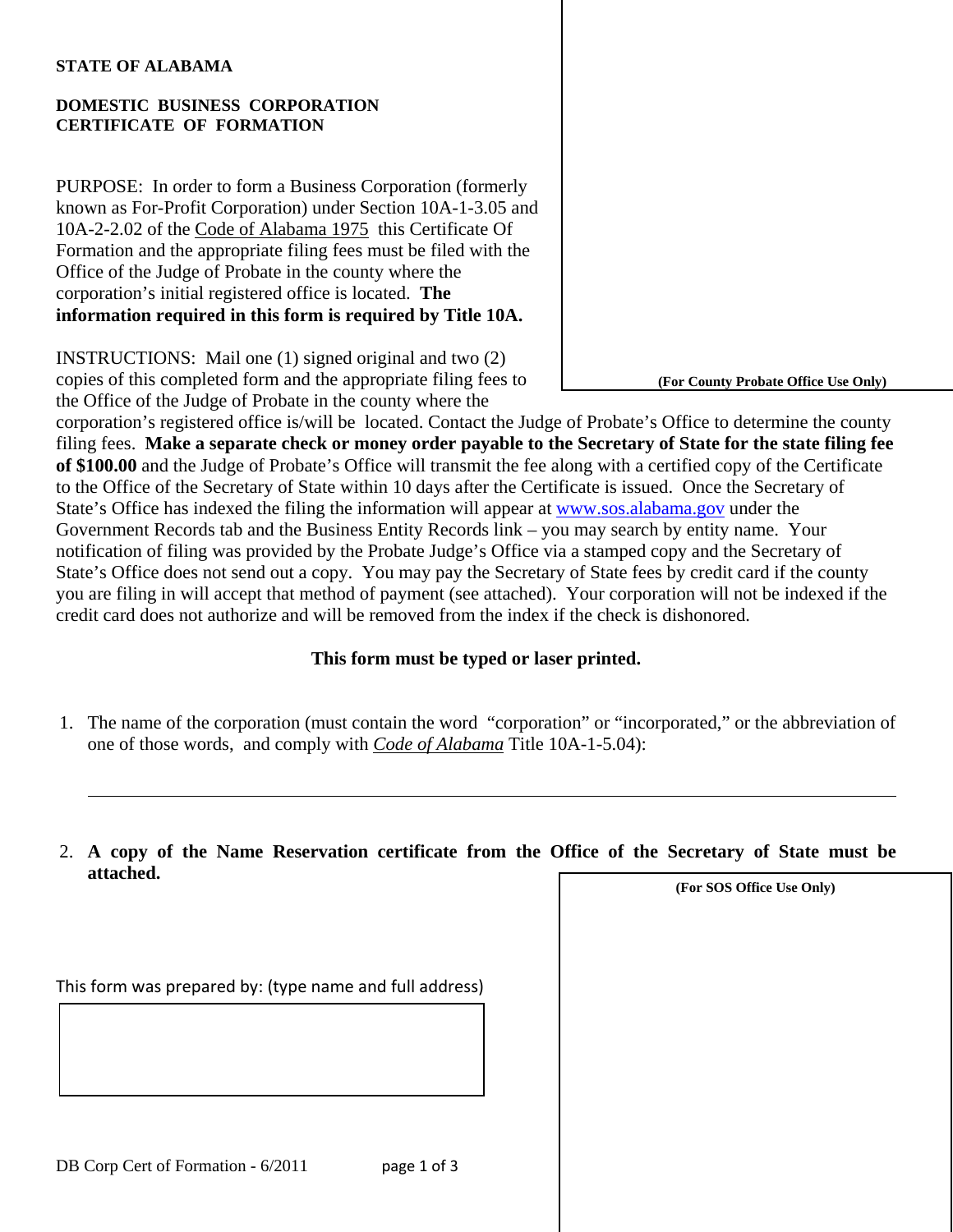# **DOMESTIC BUSINESS CORPORATION CERTIFICATE OF FORMATION**

| 3. Street (No PO Boxes) address of principal office of the corporation:                                                                                                                                                        |  |  |  |
|--------------------------------------------------------------------------------------------------------------------------------------------------------------------------------------------------------------------------------|--|--|--|
| Mailing address of principal office (if different from street address):                                                                                                                                                        |  |  |  |
| 4. The name of the Registered Agent:<br><u> 1980 - Andrea Barbara, amerikan personal (h. 1980).</u>                                                                                                                            |  |  |  |
| Street (No PO Boxes) address of Registered Agent:                                                                                                                                                                              |  |  |  |
| ,我们也不会有什么。""我们的人,我们也不会有什么?""我们的人,我们也不会有什么?""我们的人,我们也不会有什么?""我们的人,我们也不会有什么?""我们的人<br>Mailing address of Registered Agent (if different from street address): ____________________________                                       |  |  |  |
|                                                                                                                                                                                                                                |  |  |  |
| $\frac{1}{1}$ ; the<br>purpose includes the transaction of any lawful business for which corporations may be incorporated in<br>Alabama under Title 10A, Chapter 2 of the Code of Alabama.                                     |  |  |  |
| 6. Number of Shares the corporation is authorized to issue: Par Value<br>(Par value is optional information and does not have to be completed.)                                                                                |  |  |  |
| 7. Period of duration shall be perpetual unless stated otherwise by an attached exhibit.                                                                                                                                       |  |  |  |
|                                                                                                                                                                                                                                |  |  |  |
| Street (No PO Boxes) address of Incorporator(s):                                                                                                                                                                               |  |  |  |
| Mailing address of Incorporator(s) – (if                                                                                                                                                                                       |  |  |  |
| different from street address):<br>Attach a listing if more Incorporators need to be added.                                                                                                                                    |  |  |  |
| 9. Director's Name: 2008. [2016] The Contract of State State of State State State State State State State State State State State State State State State State State State State State State State State State State State St |  |  |  |
| Street (No PO Boxes) address of Director:                                                                                                                                                                                      |  |  |  |
| Mailing address of Director(s) - (if different                                                                                                                                                                                 |  |  |  |
|                                                                                                                                                                                                                                |  |  |  |

DB Corp Cert of Formation - 6/2011 Page 2 of 3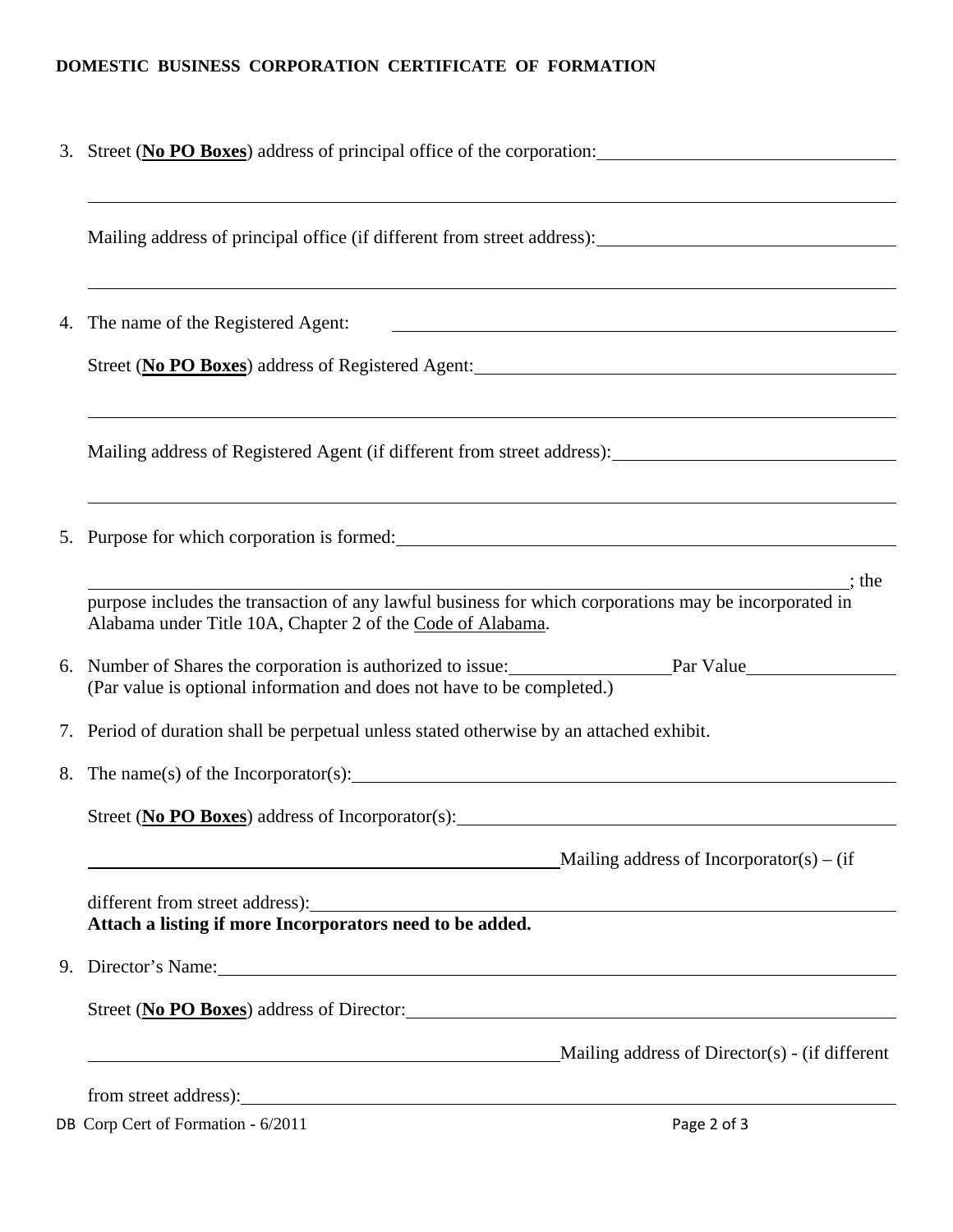### **DOMESTIC BUSINESS CORPORATION CERTIFICATE OF FORMATION**

| Director's Name:                                                                                               |                                                   |
|----------------------------------------------------------------------------------------------------------------|---------------------------------------------------|
| Street (No PO Boxes) address of Director:                                                                      |                                                   |
|                                                                                                                | Mailing address of $Directory(S)$ - (if different |
|                                                                                                                |                                                   |
| Director's Name: 1988 and 1988 and 1988 and 1988 and 1988 and 1988 and 1988 and 1988 and 1988 and 1988 and 198 |                                                   |
| Street (No PO Boxes) address of Director:                                                                      |                                                   |
|                                                                                                                | Mailing address of Director(s) - (if different    |
| from street address):                                                                                          |                                                   |

### **Attach listing if more Directors need to be added.**

- 10. A director has no liability to the corporation or its shareholders for money damages for any action taken, or any failure to take any action, as a director, except liability for (A) the amount of financial benefit received by a director to which he or she is not entitled; (B) an intentional infliction of harm on the corporation or the shareholders; (C) a violation of Section 10A-2-8.33; (D) an intentional violation of criminal law; or (E) a breach of the director's duty of loyalty to the corporation or its shareholders.
	- Attached are any other provisions that are not inconsistent with law relating to organization, ownership, governance, business, or affairs of the corporation.

Date (MM/DD/YYYY) Signature as required by 10A-2-1.20 / /

Typed Name of Above Signature

Typed Title/Capacity to Sign under 10A-2-1.20